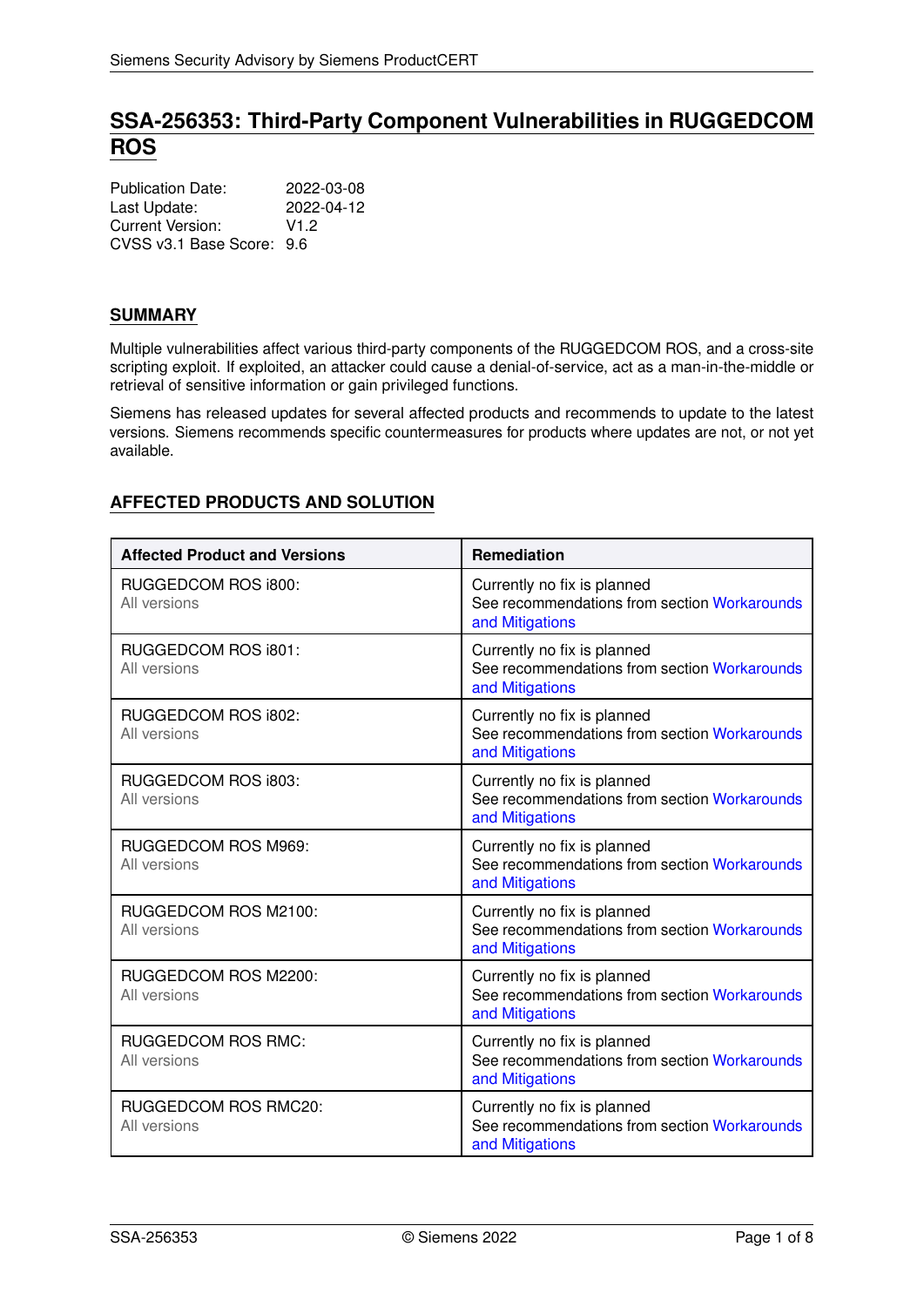| RUGGEDCOM ROS RMC30:<br>All versions                   | Currently no fix is planned<br>See recommendations from section Workarounds<br>and Mitigations                                                                                        |
|--------------------------------------------------------|---------------------------------------------------------------------------------------------------------------------------------------------------------------------------------------|
| RUGGEDCOM ROS RMC40:<br>All versions                   | Currently no fix is planned<br>See recommendations from section Workarounds<br>and Mitigations                                                                                        |
| <b>RUGGEDCOM ROS RMC41:</b><br>All versions            | Currently no fix is planned<br>See recommendations from section Workarounds<br>and Mitigations                                                                                        |
| RUGGEDCOM ROS RMC8388:<br>All versions $<$ V5.6.0      | Update to V5.6.0 or later version<br>https://support.industry.siemens.com/cs/<br>document/109806156<br>See further recommendations from section<br><b>Workarounds and Mitigations</b> |
| RUGGEDCOM ROS RP110:<br>All versions                   | Currently no fix is planned<br>See recommendations from section Workarounds<br>and Mitigations                                                                                        |
| RUGGEDCOM ROS RS400:<br>All versions                   | Currently no fix is planned<br>See recommendations from section Workarounds<br>and Mitigations                                                                                        |
| <b>RUGGEDCOM ROS RS401:</b><br>All versions            | Currently no fix is planned<br>See recommendations from section Workarounds<br>and Mitigations                                                                                        |
| RUGGEDCOM ROS RS416:<br>All versions                   | Currently no fix is planned<br>See recommendations from section Workarounds<br>and Mitigations                                                                                        |
| RUGGEDCOM ROS RS416v2:<br>All versions $<$ V5.6.0      | Update to V5.6.0 or later version<br>https://support.industry.siemens.com/cs/<br>document/109806156<br>See further recommendations from section<br><b>Workarounds and Mitigations</b> |
| RUGGEDCOM ROS RS900 (32M):<br>All versions $<$ V5.6.0  | Update to V5.6.0 or later version<br>https://support.industry.siemens.com/cs/<br>document/109806156<br>See further recommendations from section<br><b>Workarounds and Mitigations</b> |
| RUGGEDCOM ROS RS900G:<br>All versions                  | Currently no fix is planned<br>See recommendations from section Workarounds<br>and Mitigations                                                                                        |
| RUGGEDCOM ROS RS900G (32M):<br>All versions $<$ V5.6.0 | Update to V5.6.0 or later version<br>https://support.industry.siemens.com/cs/<br>document/109806156<br>See further recommendations from section<br><b>Workarounds and Mitigations</b> |
| RUGGEDCOM ROS RS900GP:<br>All versions                 | Currently no fix is planned<br>See recommendations from section Workarounds<br>and Mitigations                                                                                        |
| RUGGEDCOM ROS RS900L:<br>All versions                  | Currently no fix is planned<br>See recommendations from section Workarounds<br>and Mitigations                                                                                        |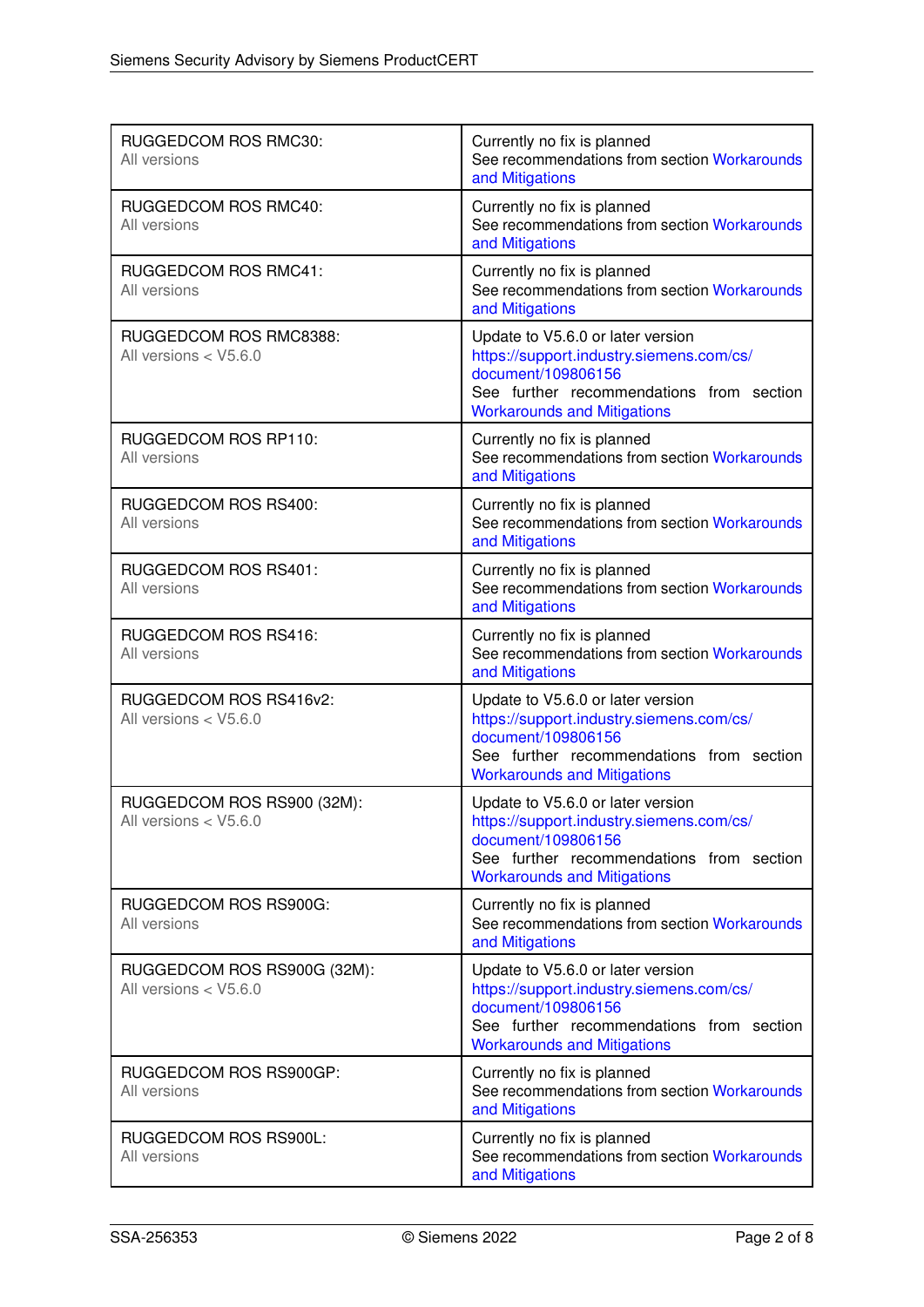| RUGGEDCOM ROS RS900W:<br>All versions             | Currently no fix is planned<br>See recommendations from section Workarounds<br>and Mitigations                                                                                        |
|---------------------------------------------------|---------------------------------------------------------------------------------------------------------------------------------------------------------------------------------------|
| RUGGEDCOM ROS RS910:<br>All versions              | Currently no fix is planned<br>See recommendations from section Workarounds<br>and Mitigations                                                                                        |
| RUGGEDCOM ROS RS910L:<br>All versions             | Currently no fix is planned<br>See recommendations from section Workarounds<br>and Mitigations                                                                                        |
| RUGGEDCOM ROS RS910W:<br>All versions             | Currently no fix is planned<br>See recommendations from section Workarounds<br>and Mitigations                                                                                        |
| RUGGEDCOM ROS RS920L:<br>All versions             | Currently no fix is planned<br>See recommendations from section Workarounds<br>and Mitigations                                                                                        |
| RUGGEDCOM ROS RS920W:<br>All versions             | Currently no fix is planned<br>See recommendations from section Workarounds<br>and Mitigations                                                                                        |
| RUGGEDCOM ROS RS930L:<br>All versions             | Currently no fix is planned<br>See recommendations from section Workarounds<br>and Mitigations                                                                                        |
| RUGGEDCOM ROS RS930W:<br>All versions             | Currently no fix is planned<br>See recommendations from section Workarounds<br>and Mitigations                                                                                        |
| RUGGEDCOM ROS RS940G:<br>All versions             | Currently no fix is planned<br>See recommendations from section Workarounds<br>and Mitigations                                                                                        |
| RUGGEDCOM ROS RS969:<br>All versions              | Currently no fix is planned<br>See recommendations from section Workarounds<br>and Mitigations                                                                                        |
| RUGGEDCOM ROS RS8000:<br>All versions             | Currently no fix is planned<br>See recommendations from section Workarounds<br>and Mitigations                                                                                        |
| RUGGEDCOM ROS RS8000A:<br>All versions            | Currently no fix is planned<br>See recommendations from section Workarounds<br>and Mitigations                                                                                        |
| RUGGEDCOM ROS RS8000H:<br>All versions            | Currently no fix is planned<br>See recommendations from section Workarounds<br>and Mitigations                                                                                        |
| RUGGEDCOM ROS RS8000T:<br>All versions            | Currently no fix is planned<br>See recommendations from section Workarounds<br>and Mitigations                                                                                        |
| RUGGEDCOM ROS RSG907R:<br>All versions $<$ V5.6.0 | Update to V5.6.0 or later version<br>https://support.industry.siemens.com/cs/<br>document/109806156<br>See further recommendations from section<br><b>Workarounds and Mitigations</b> |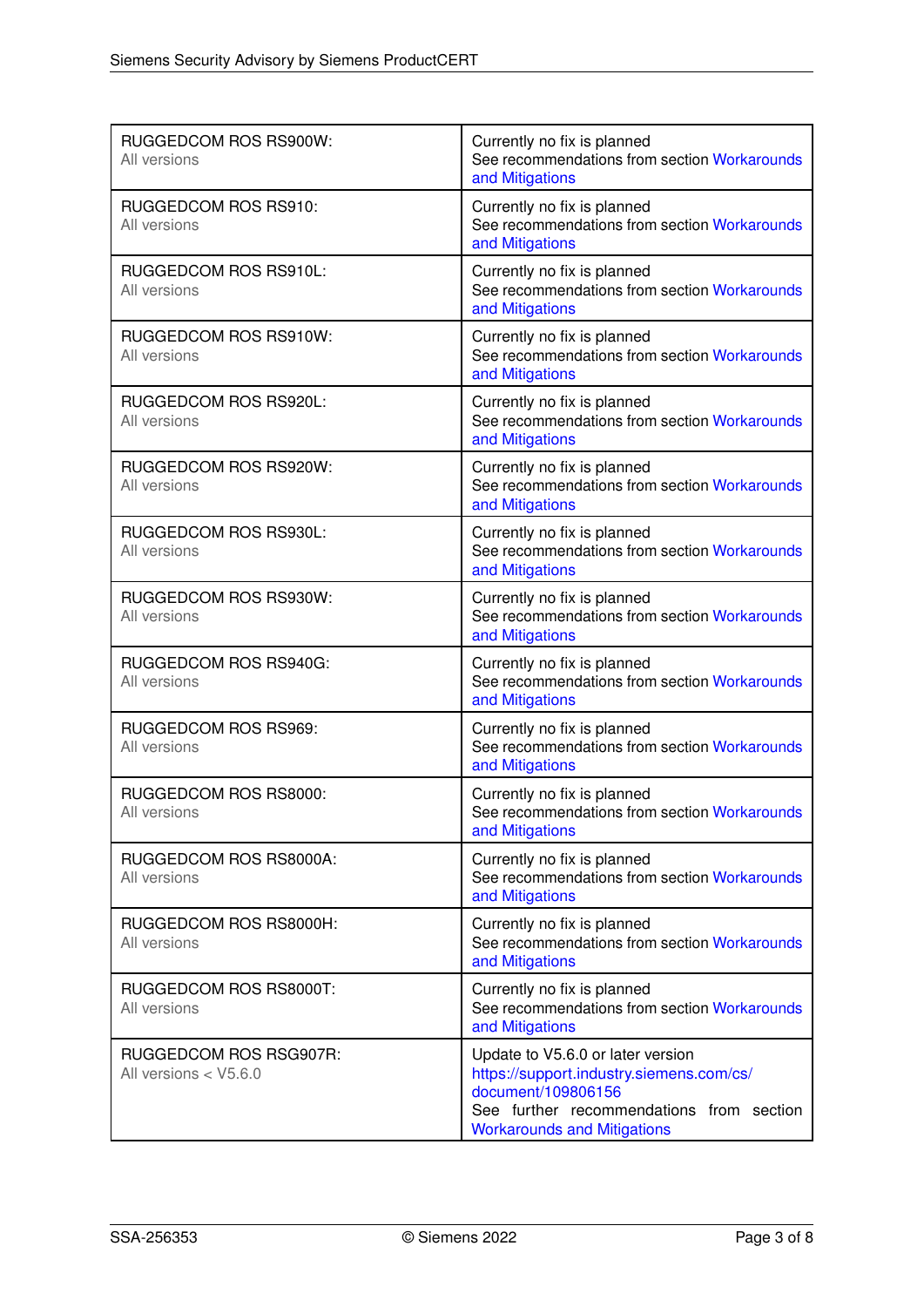| RUGGEDCOM ROS RSG908C:<br>All versions $<$ V5.6.0       | Update to V5.6.0 or later version<br>https://support.industry.siemens.com/cs/<br>document/109806156<br>See further recommendations from section<br><b>Workarounds and Mitigations</b> |
|---------------------------------------------------------|---------------------------------------------------------------------------------------------------------------------------------------------------------------------------------------|
| RUGGEDCOM ROS RSG909R:<br>All versions < V5.6.0         | Update to V5.6.0 or later version<br>https://support.industry.siemens.com/cs/<br>document/109806156<br>See further recommendations from section<br><b>Workarounds and Mitigations</b> |
| RUGGEDCOM ROS RSG910C:<br>All versions $<$ V5.6.0       | Update to V5.6.0 or later version<br>https://support.industry.siemens.com/cs/<br>document/109806156<br>See further recommendations from section<br><b>Workarounds and Mitigations</b> |
| RUGGEDCOM ROS RSG920P:<br>All versions < V5.6.0         | Update to V5.6.0 or later version<br>https://support.industry.siemens.com/cs/<br>document/109806156<br>See further recommendations from section<br><b>Workarounds and Mitigations</b> |
| RUGGEDCOM ROS RSG2100:<br>All versions                  | Currently no fix is planned<br>See recommendations from section Workarounds<br>and Mitigations                                                                                        |
| RUGGEDCOM ROS RSG2100 (32M):<br>All versions $<$ V5.6.0 | Update to V5.6.0 or later version<br>https://support.industry.siemens.com/cs/<br>document/109806156<br>See further recommendations from section<br><b>Workarounds and Mitigations</b> |
| RUGGEDCOM ROS RSG2100P:<br>All versions                 | Currently no fix is planned<br>See recommendations from section Workarounds<br>and Mitigations                                                                                        |
| RUGGEDCOM ROS RSG2200:<br>All versions                  | Currently no fix is planned<br>See recommendations from section Workarounds<br>and Mitigations                                                                                        |
| RUGGEDCOM ROS RSG2288:<br>All versions $<$ V5.6.0       | Update to V5.6.0 or later version<br>https://support.industry.siemens.com/cs/<br>document/109806156<br>See further recommendations from section<br><b>Workarounds and Mitigations</b> |
| RUGGEDCOM ROS RSG2300:<br>All versions $<$ V5.6.0       | Update to V5.6.0 or later version<br>https://support.industry.siemens.com/cs/<br>document/109806156<br>See further recommendations from section<br><b>Workarounds and Mitigations</b> |
| RUGGEDCOM ROS RSG2300P:<br>All versions $<$ V5.6.0      | Update to V5.6.0 or later version<br>https://support.industry.siemens.com/cs/<br>document/109806156<br>See further recommendations from section<br><b>Workarounds and Mitigations</b> |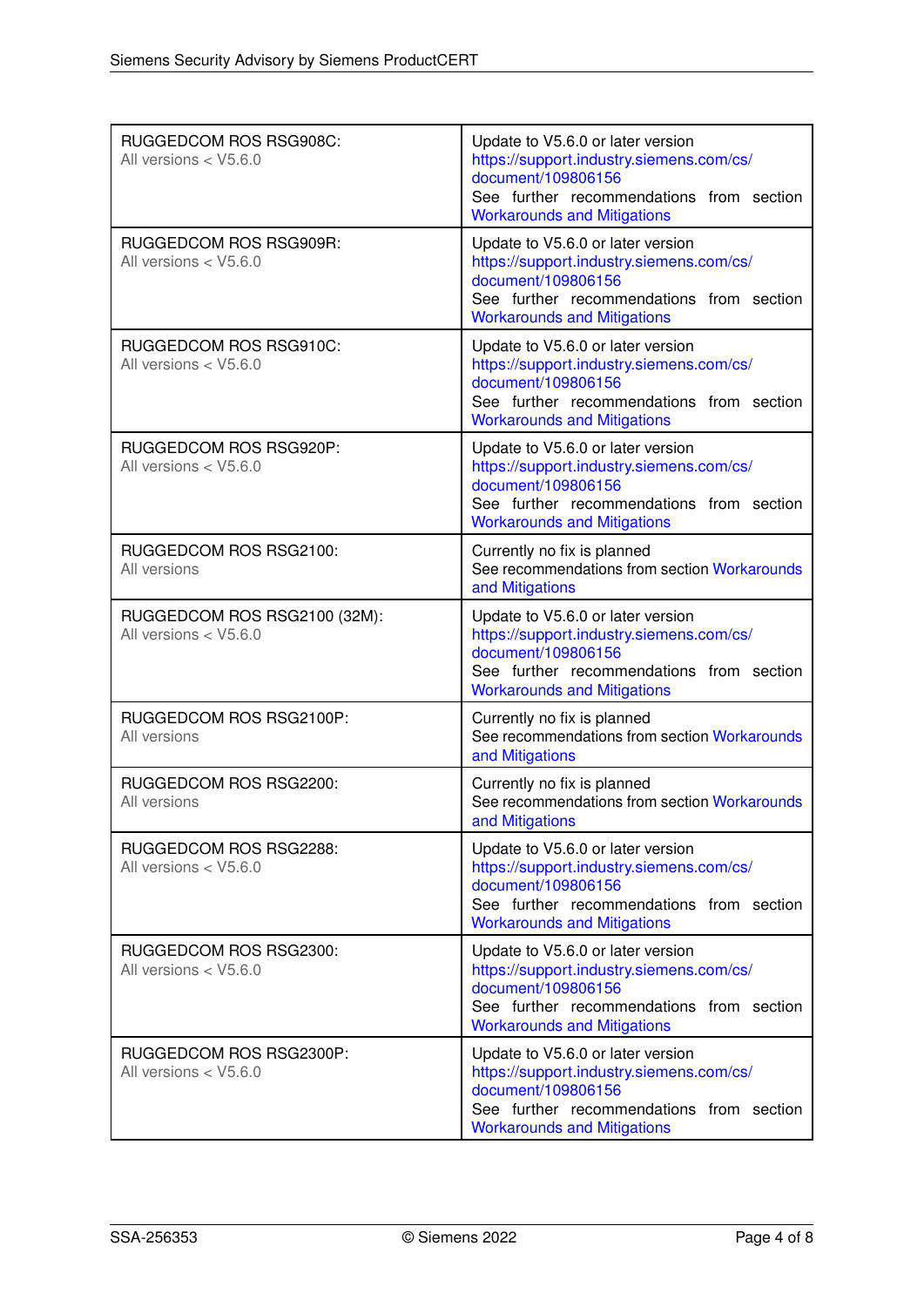| RUGGEDCOM ROS RSG2488:<br>All versions $<$ V5.6.0  | Update to V5.6.0 or later version<br>https://support.industry.siemens.com/cs/<br>document/109806156<br>See further recommendations from section<br><b>Workarounds and Mitigations</b> |
|----------------------------------------------------|---------------------------------------------------------------------------------------------------------------------------------------------------------------------------------------|
| RUGGEDCOM ROS RSL910:<br>All versions $<$ V5.6.0   | Update to V5.6.0 or later version<br>https://support.industry.siemens.com/cs/<br>document/109806156<br>See further recommendations from section<br><b>Workarounds and Mitigations</b> |
| RUGGEDCOM ROS RST916C:<br>All versions < V5.6.0    | Update to V5.6.0 or later version<br>https://support.industry.siemens.com/cs/<br>document/109806156<br>See further recommendations from section<br><b>Workarounds and Mitigations</b> |
| RUGGEDCOM ROS RST916P:<br>All versions $<$ V5.6.0  | Update to V5.6.0 or later version<br>https://support.industry.siemens.com/cs/<br>document/109806156<br>See further recommendations from section<br><b>Workarounds and Mitigations</b> |
| RUGGEDCOM ROS RST2228:<br>All versions $<$ V5.6.0  | Update to V5.6.0 or later version<br>https://support.industry.siemens.com/cs/<br>document/109806156<br>See further recommendations from section<br><b>Workarounds and Mitigations</b> |
| RUGGEDCOM ROS RST2228P:<br>All versions $<$ V5.6.0 | Update to V5.6.0 or later version<br>https://support.industry.siemens.com/cs/<br>document/109806156<br>See further recommendations from section<br><b>Workarounds and Mitigations</b> |

# <span id="page-4-0"></span>**WORKAROUNDS AND MITIGATIONS**

Siemens has identified the following specific workarounds and mitigations that customers can apply to reduce the risk:

- Restrict web server access in affected system(s) to ports 443/TCP and 22/TCP, to trusted IP addresses only
- Restrict access to port 69/UDP to trusted IP addresses only, for the TFTP vulnerability

Product specific remediations or mitigations can be found in the section [Affected Products and Solution.](#page-0-0)

<span id="page-4-1"></span>Please follow the [General Security Recommendations.](#page-4-1)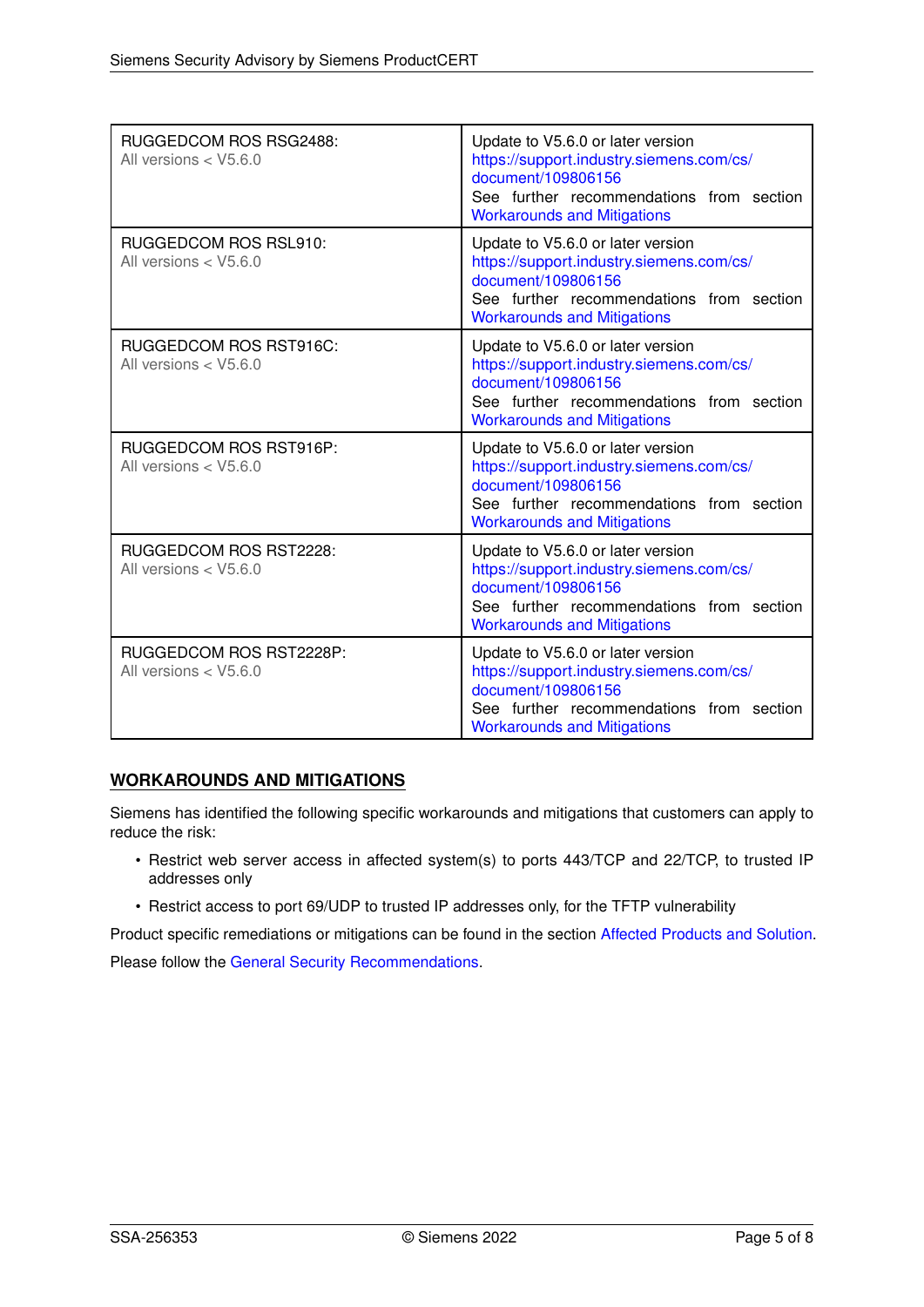# **GENERAL SECURITY RECOMMENDATIONS**

As a general security measure, Siemens strongly recommends to protect network access to devices with appropriate mechanisms. In order to operate the devices in a protected IT environment, Siemens recommends to configure the environment according to Siemens' operational guidelines for Industrial Security (Download: [https://www.siemens.com/cert/operational-guidelines-industrial-security\)](https://www.siemens.com/cert/operational-guidelines-industrial-security), and to follow the recommendations in the product manuals.

Additional information on Industrial Security by Siemens can be found at: [https://www.siemens.com/](https://www.siemens.com/industrialsecurity) [industrialsecurity](https://www.siemens.com/industrialsecurity)

### **PRODUCT DESCRIPTION**

RUGGEDCOM ROS-based devices, typically switches and serial-to-Ethernet devices, are used to connect devices that operate in harsh environments such as electric utility substations and traffic control cabinets.

### **VULNERABILITY CLASSIFICATION**

The vulnerability classification has been performed by using the CVSS scoring system in version 3.1 (CVSS v3.1) [\(https://www.first.org/cvss/\)](https://www.first.org/cvss/). The CVSS environmental score is specific to the customer's environment and will impact the overall CVSS score. The environmental score should therefore be individually defined by the customer to accomplish final scoring.

An additional classification has been performed using the CWE classification, a community-developed list of common software security weaknesses. This serves as a common language and as a baseline for weakness identification, mitigation, and prevention efforts. A detailed list of CWE classes can be found at: [https://cwe.mitre.org/.](https://cwe.mitre.org/)

Vulnerability CVE-2021-37208

Improper neutralization of special characters on the web server configuration page could allow an attacker, in a privileged position, to retrieve sensitive information via cross-site scripting.

| CVSS v3.1 Base Score | 96                                                         |
|----------------------|------------------------------------------------------------|
| CVSS Vector          | CVSS:3.1/AV:N/AC:L/PR:N/UI:R/S:C/C:L/I:H/A:H/E:P/RL:T/RC:C |
| CWE                  | CWE-79: Improper Neutralization of Input During Web Page   |
|                      | Generation ('Cross-site Scripting')                        |

#### Vulnerability CVE-2021-42016

A timing attack, in a third-party component, could make the retrieval of the private key possible, used for encryption of sensitive data.

If a threat actor were to exploit this, the data integrity and security could be compromised.

| CVSS v3.1 Base Score | 7.5                                                        |
|----------------------|------------------------------------------------------------|
| <b>CVSS Vector</b>   | CVSS:3.1/AV:N/AC:L/PR:N/UI:N/S:U/C:H/I:N/A:N/E:P/RL:O/RC:C |
| <b>CWE</b>           | CWE-208: Observable Timing Discrepancy                     |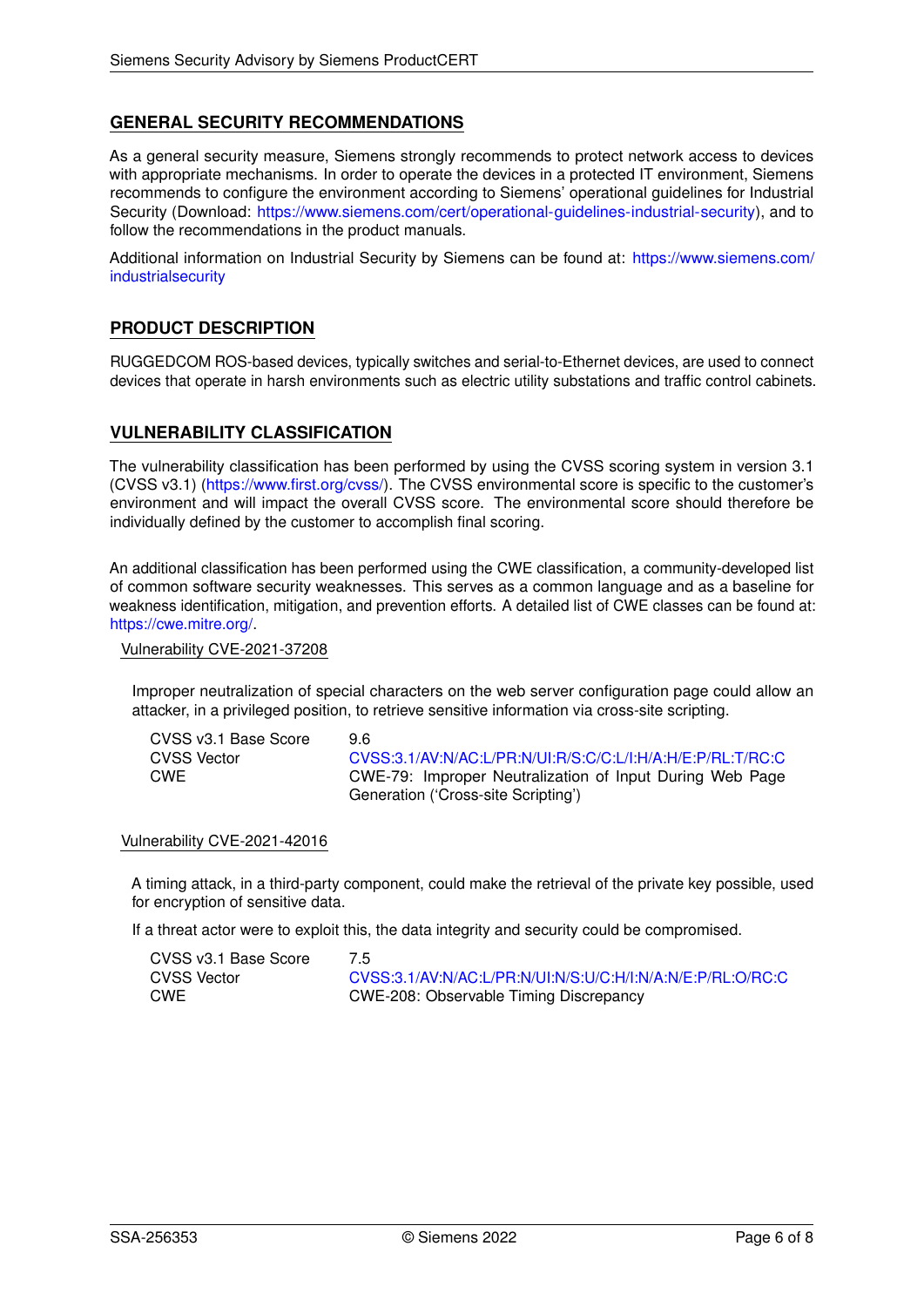#### Vulnerability CVE-2021-42017

A new variant of the POODLE attack has left a third-party component vulnerable due to the implementation flaws of the CBC encryption mode in TLS 1.0 to 1.2.

If an attacker were to exploit this, they could act as a man-in-the-middle and eavesdrop on encrypted communications.

CVSS v3.1 Base Score 5.9

CVSS Vector [CVSS:3.1/AV:N/AC:H/PR:N/UI:N/S:U/C:H/I:N/A:N/E:P/RL:O/RC:C](https://www.first.org/cvss/calculator/3.1#CVSS:3.1/AV:N/AC:H/PR:N/UI:N/S:U/C:H/I:N/A:N/E:P/RL:O/RC:C) CWE CWE-358: Improperly Implemented Security Check for Standard

#### Vulnerability CVE-2021-42018

Within a third-party component, whenever memory allocation is requested, the out of bound size is not checked.

Therefore, if size exceeding the expected allocation is assigned, it could allocate a smaller buffer instead. If an attacker were to exploit this, they could cause a heap overflow.

| CVSS v3.1 Base Score | 5.9                                                        |
|----------------------|------------------------------------------------------------|
| CVSS Vector          | CVSS:3.1/AV:N/AC:H/PR:H/UI:N/S:U/C:N/I:H/A:H/E:P/RL:O/RC:C |
| CWE                  | CWE-122: Heap-based Buffer Overflow                        |

#### Vulnerability CVE-2021-42019

Within a third-party component, the process to allocate partition size fails to check memory boundaries.

Therefore, if a large amount is requested by an attacker, due to an integer-wrap around, it could result in a small size being allocated instead.

| CVSS v3.1 Base Score | 5.9                                                        |
|----------------------|------------------------------------------------------------|
| CVSS Vector          | CVSS:3.1/AV:N/AC:H/PR:H/UI:N/S:U/C:N/I:H/A:H/E:P/RL:O/RC:C |
| <b>CWE</b>           | CWE-190: Integer Overflow or Wraparound                    |

#### Vulnerability CVE-2021-42020

The third-party component, in its TFTP functionality fails to check for null terminations in file names.

If an attacker were to exploit this, it could result in data corruption, and possibly a hard-fault of the application.

CVSS v3.1 Base Score 7.5

CVSS Vector [CVSS:3.1/AV:N/AC:L/PR:N/UI:N/S:U/C:N/I:N/A:H/E:P/RL:O/RC:C](https://www.first.org/cvss/calculator/3.1#CVSS:3.1/AV:N/AC:L/PR:N/UI:N/S:U/C:N/I:N/A:H/E:P/RL:O/RC:C)<br>CWE CWE-754: Improper Check for Unusual or Exceptional Conditions CWE CWE-754: Improper Check for Unusual or Exceptional Conditions